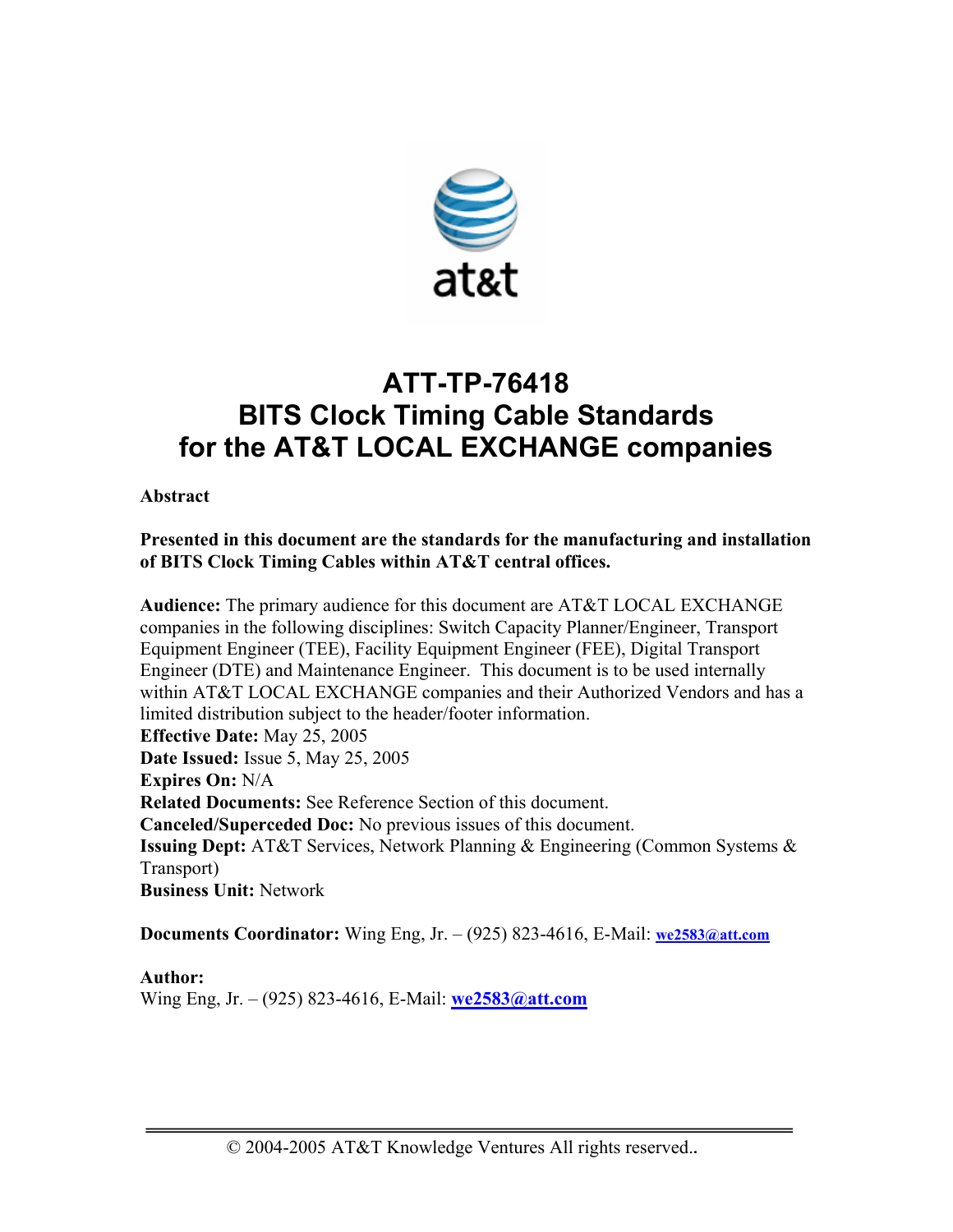# **Table of Contents**

 $\frac{1}{\sqrt{2}}$  2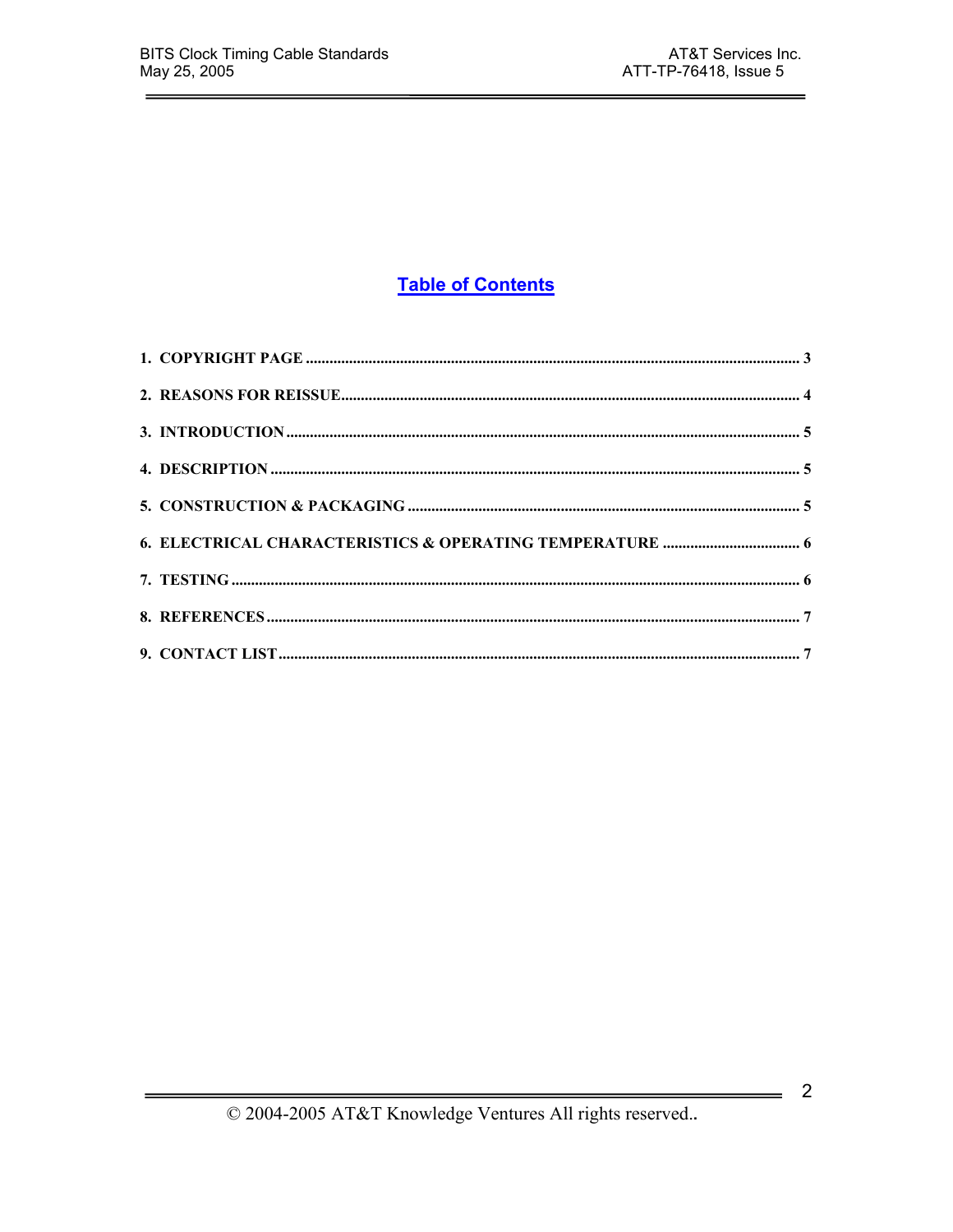# **1. Copyright Page**

**Notice:** This document is an unpublished work protected by the United States copyright laws and is proprietary to AT&T Properties,. Disclosure, copying, reproduction, merger, translation, modification, enhancement, or use by anyone other than authorized employees or licensees of AT&T Properties,. without the prior written consent of AT&T Properties,. is prohibited.

© 2004-2005 AT&T Knowledge Ventures All rights reserved..

**Trademarks:** Windows 95, 97, 98, 2000, NT, ME, XP, Excel, Word for Windows, PowerPoint, Internet Explorer, Office Professional 97, Visio 2000, Visio Professional 2002, Visio Enterprise Network Tools and Microsoft are trademarks of the Microsoft Corporation. Netscape Navigator is a trademark of the Netscape Corporation. AutoCAD 2000, 2000i & 2002 are trademarks of the Autodesk Corporation. Adobe Acrobat 5.0 and PDF are trademarks of the Adobe Corporation. Common Language®, SWITCH®, TIRKS®, CLEI®, CLLI® and CLFI® are registered trademarks of Telcordia Technologies Inc. ANSI is a trademark of the American National Standards Institute. All other trademarks belong to their respective owners.

**Publisher:** Network Planning & Engineering – Common Systems Standards AT&T Services Inc. ATTN: Wing Eng 2600 Camino Ramon RM 4S450N San Ramon, California 94583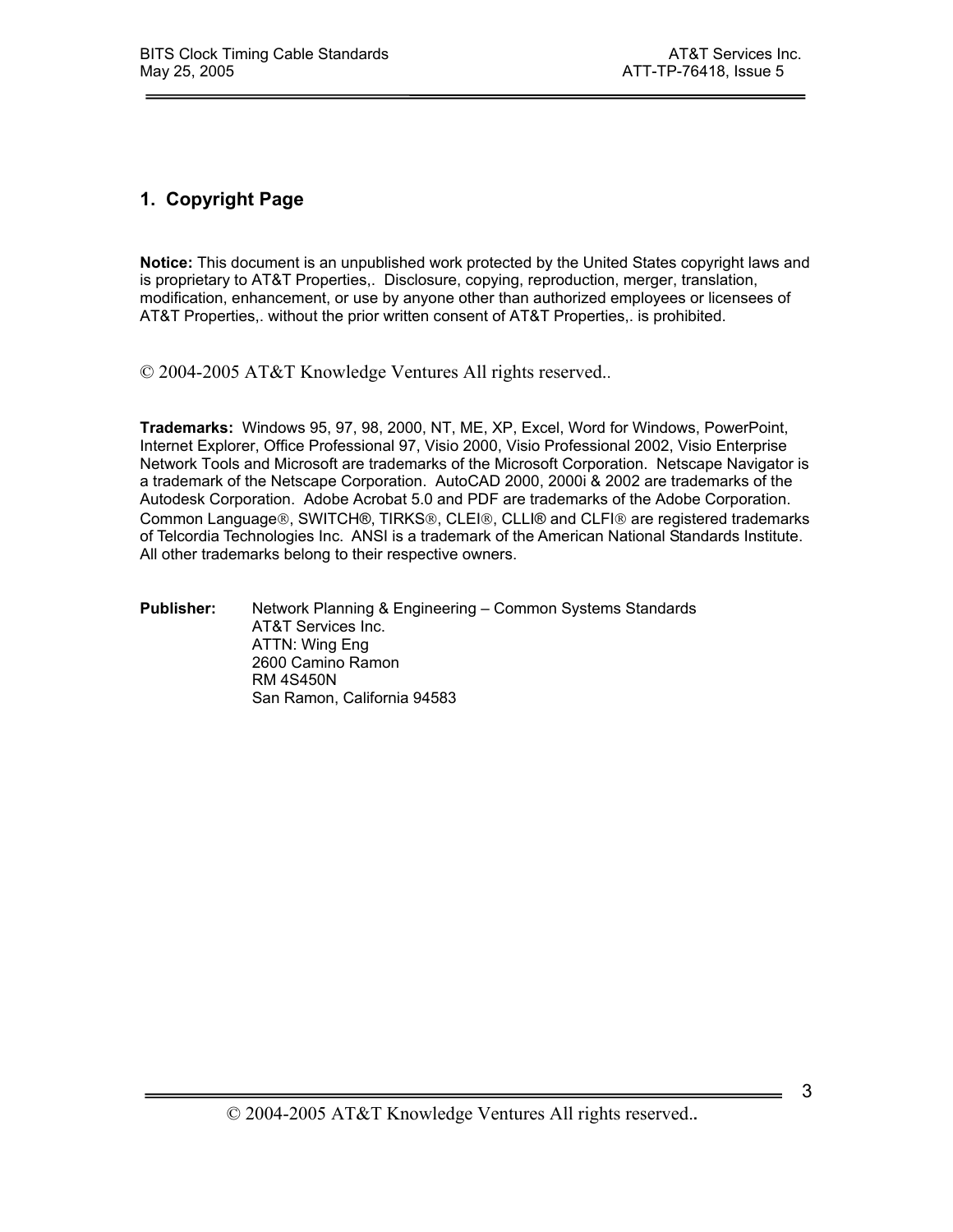#### **2. Reasons for Reissue**

Issue 2. A new Section 7, Testing, for AT&T Differential Impedance Testing requirements by manufacturers of BITS Clock Timing Cable products is now included.

Issue 3. Section 4, Description, adds a statement that BITS Clock timing cables are to be used within AT&T central offices. Section 6, Electrical Characteristics and Operating Temperature, extends the maximum temperature to 85 degrees C. Section 8, References, adds the Fujitsu Test Method using Agilent equipment, Oscilloscope and Time Domain Reflectometer, for Differential Cable Impedance measurements and qualification.

Issue 4. Cover page, Header, Section 3, Introduction, Section 4, Description, and Section 7, Testing, all contain changes in the wording from "Bits" to "BITS Clock" or to "TSG(Timing Signal Generator)" to more accurately state the nature of BITS Clock Synchronous Timing.

Issue 5. Section 5, Construction & Packaging, corrects the Cable Nominal Outside Diameter from 0.015" to 0.15". Section 9, Contact List, updates Associate Director from Steve Weinert to Bruce Jones and updates other contact's email addresses.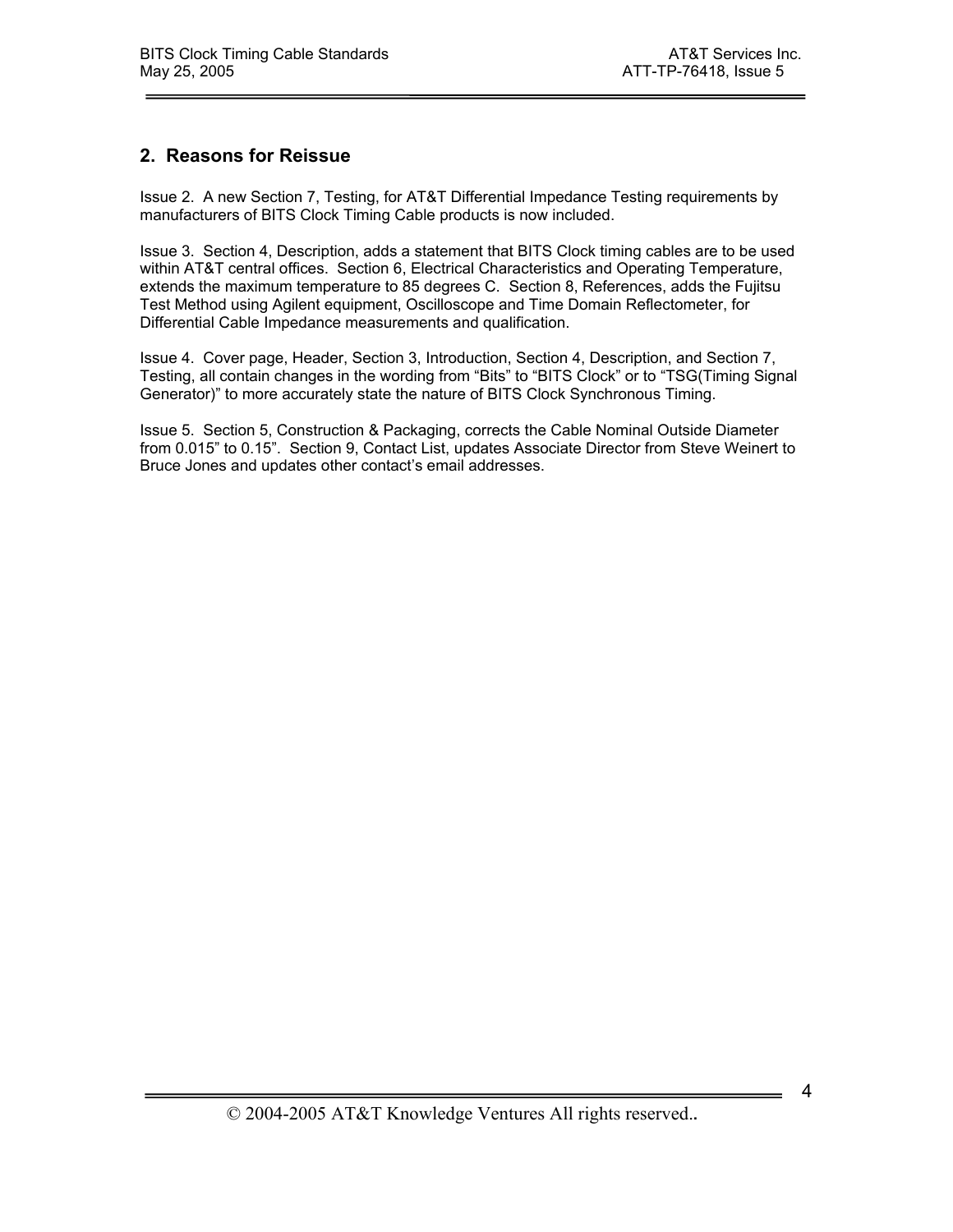#### **3. Introduction**

BITS Clock or TSG(Timing Signal Generator)Timing Cables, which are also known as Synchronous Timing Cables, act as the copper cable transport link between various BITS Clock timed network elements, including switches, and the actual BITS TSG timing source, or synchronous timing equipment. The application speed for these BITS Clock timing cables include the following: DS1 – 1.544 Mb/sec(higher) and 64 Kb/sec(lower) speeds. It is important that these BITS Clock timing cables, as manufactured, meet rigorous AT&T manufacturing and transport performance requirements, since failure to perform up to the bit error rate demands of the BITS Clock timing source network elements and the synchronous timing equipment will cause disruption to vital network services.

# **4. Description**

Synchronous BITS Clock Timing Cables will be manufactured as a single pair, 22 AWG, insulated copper primary, and will be shielded with tinned copper drain wire and will be "red" jacketed. The cable must meet the AT&T mechanical and transmission performance specifications for twisted pair BITS Clock timing cables. The differential impedance of these cables must be 100 ohms +/- 15 ohms up to 20MHz. The cable must be UL Listed Type MPR/CMR(Riser Rated) and comply to ICEA S-90-661 and NEC 800 Type CMR. These cables are to be used within AT&T central offices in concert with, and to connect to, various timing traceable network elements.

#### **5. Construction & Packaging**

- Conductors: 22 AWG Solid Tinned Annealed Copper
- Insulation: Polyethylene(PE), Nominal Diameter 0.073"
- Pairing: Twisting Sufficient to Meet Attenuation Requirements
- Insulation Color Coding: Solid Blue and Solid White
- Shielding: Aluminum Foil Laminate, with Blue Mylar Side Facing the Cable Core, and Aluminum Foil Side Facing the Outer Cable Jacket
- Drain Wire: 24 AWG Solid Tinned Copper
- Ripcord: Applied Between Drain Wire and Outer Jacket
- Outer Jacket: Polyvinyl Chloride(PVC) Colored Red with Nominal Thickness of 0.020" and Cable Nominal Outside Diameter of 0.15"
- Packaging: Available on Reels

5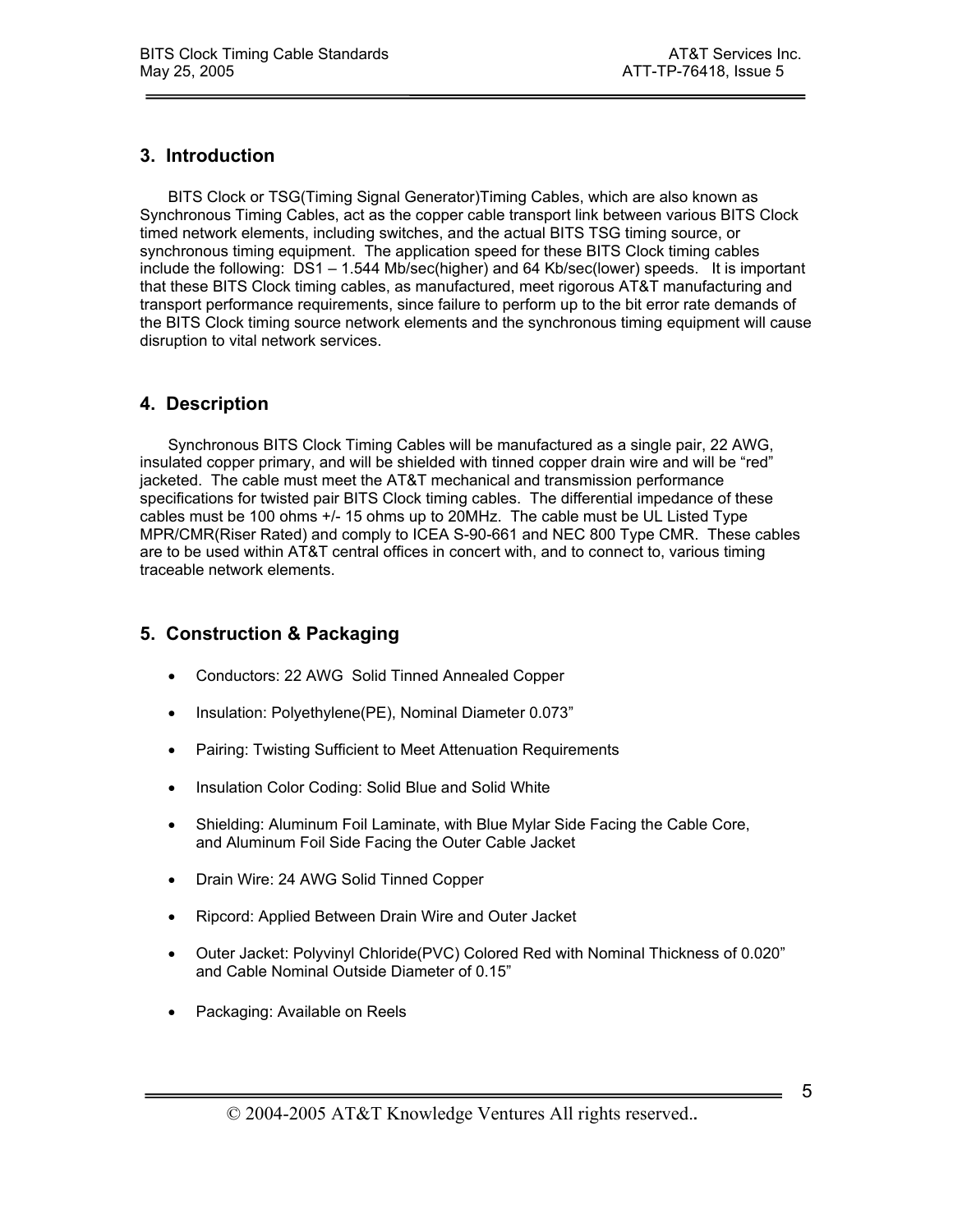# **6. Electrical Characteristics & Operating Temperature**

- Electrical Characteristics are defined at 20 degrees C
- DC Conductor Resistance: 17.8 Ohms/1000 ft, maximum
- Mutual Capacitance: 18 pF/ft, nominal

|  | • Attenuation: (all values are nominal) | 4.5 dB/1000 ft @ 0.772MHz  |
|--|-----------------------------------------|----------------------------|
|  |                                         | 5.0 dB/1000 ft @ 1.0 MHz   |
|  |                                         | 8.8 dB/1000 ft @ 4.0 MHz   |
|  |                                         | 14.0 dB/1000 ft @ 10.0 MHz |
|  |                                         | 20.0 dB/1000 ft @ 20.0 MHz |

- Differential Impedance: 100 +/- 15 Ohms Up to 20 MHz
- Operating Temperature: 85 degrees C, maximum

# **7. Testing**

All production of manufactured BITS Clock Timing Cables must pass the AT&T testing criteria for Differential Cable Impedance found in the Fujitsu test method, which uses Agilent equipment. See Word Document Attachment entitled ATT-TP-76418-001, *Differential Impedance Cable Test*, Issue 4, dated September 3, 2004. Both the Hardware and Software included in this method, or its equivalence, must be used to qualify all lots of manufactured BITS Clock Timing Cables before potential purchase by AT&T.